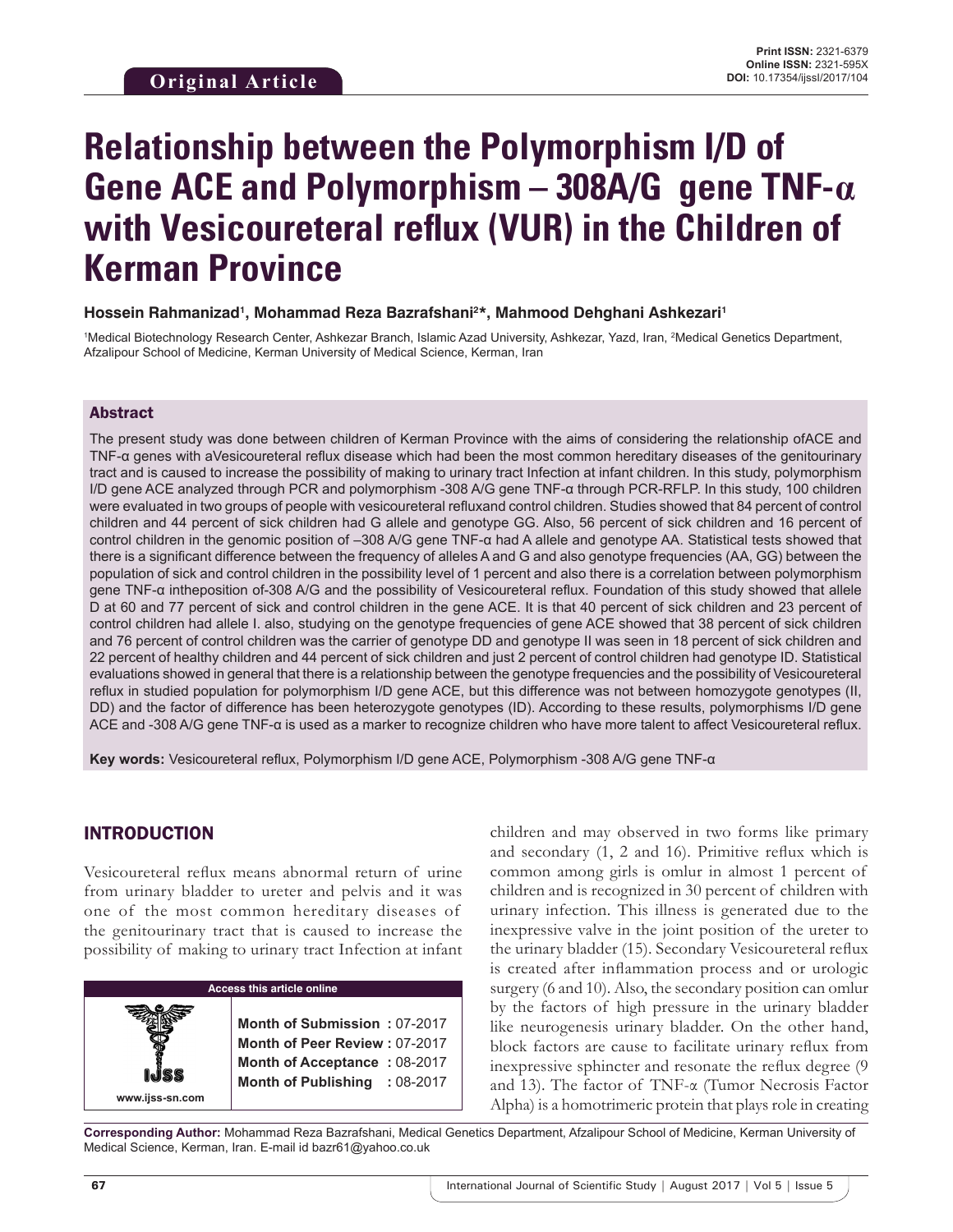the inflammation. Tumor necrosis factor is creating by macrophages, but a part of this Cytokine is creating in the other cells. Codding gene TNF-α has set in the short arm chromosome number 6 (7). Observations have shown that the presence of G nucleotide in the position of -308 is caused to increase the level of the TNF-α statement and different studies have proved the relationship of this polymorphism with the possibility of affection to many illnesses (8). Gene ACE which code converter enzyme Angiotensin in human is set on chromosome number 17 and polymorphism in its intron 16 leads to create three type of genotype insertion/insertion (II), insertion/Deletion (ID) and Deletion/Deletion (DD) (5). Polymorphism I/D is known as a genetic factor in some illnesses due to being or loss a slice of 287 pairs game in intron 16 gene ACE (3). According to the importance of genes TNF-α and ACE, it is possible that polymorphisms of these genes can affect in recognizing unknown factors of Vesicoureteral reflux. So, the present study was done with the aim to determining the relationship of polymorphism I/D gene ACE and polymorphism -308A/G gene TNF-α with Vesicoureteral reflux (VUR) in children of Kerman Province. Methods of Voiding Cystourethrogram (VCUG) and Direct Radionuclide Cystography (DRC) are the most important methods of recognizing Vesicoureteral reflux (10).

Ohtomo et al (2001) study the relationship polymorphism I/D gene ACE with Vesicoureteral reflux in 78 people with this illness. The results of this study showed that existence of allele D in this gene is in relation to increasing the possibility of Vesicoureteral reflux. Yoneda et al (2001) evaluated the possibility of the relation of polymorphism gene ACE and Vesicoureteral reflux in families with this illness and healthy families who hadn't observed any history from Vesicoureteral reflux. Blood controls of 86 families are tested by the history of 2 to 3 cases with Vesicoureteral reflux. In this study, polymorphism I/D gene ACE, 407 people were considered through PCR. The frequency of genotypes DD, ID and II in healthy people was 23, 56 and 11 percent. It is that the frequency of these genotypes in ill families was 28, 47 and 25 percent. The results of this study showed that there were not any statistical relationships between polymorphism I/D gene ACE and the possibility of Vesicoureteral reflux in families with this illness and healthy families. Fidan et al (2013) evaluated the relationship of polymorphism of cytokinin genes including TNF-alpha (region -308), TGFbeta (regions +869 and +915), interleukin 6 (region -174), interleukin 10 (regions -1082, -819 and -592) and IFNgamma (region +874) by Vesicoureteral reflux. The results of this study showed that genotype GG in the position of -308 TNF-alpha was in relation to increasing the risk of VUR.

#### MATERIALS AND METHODS

In this study, 50 children with Vesicoureteral reflux were studied as illness group and 50 healthy children as control group. All of experiments of this study were done at laboratory of Medical Genetics of Dr Mohammad Reza Bazrafshani (Kerman). At first, 1 ml EDTA 10% was added to 10 ml of bloodto prevent from coagulation. In the next step, 9 ml of Cell Lysis Buffer solution was discarded in a test tube to lubricate cells and 3 ml bloods were added to it. After that, samples were centrifugedat 2500 rpm speed and for 10 min. then, the supernatant was discarded and the remaining sediment in the bottom of the tube was kept. Then, it was added 5 ml of TKM1solution on the remaining amount of sediment solution to the core wall of lymphocytes was torn and release its contents to extract DNA. This tube was centrifugedat 2500 rpm speed for 10 minutes and the supernatant was discarded. In this step of test, a white sediment was remaining at the bottom of tube that amount of 1.5 ml TKM2 was added to it along with 100 μl SDS and tube was set within device bath at 30 min at 65 °C. In this step, purer DNA was obtained from test by deleting proteins from environment. After that the solution into the tube was clear, it was added 6 M to 570 μlNaCl and it was centrifugedat 2900 rpm round for 10 minutes. In the next step, first it was discarded 4 ml cold alcohol 96 percent in a sterile test tube. Upon completion of centrifugation, the supernatant was added to a tube containing 96% alcohol.The tube door was blocked with Teflon and the tube was shaken gently to clear up the DNA cloud in it. Then, it was poured 1 ml of 70% alcohol in the 1.5 ml micro tube and formed DNA transferred gently in tubes with pipette tip to micro tubes. The micro tubes were centrifuged for 5 minutes at 12000 rpm speed. After the end of the centrifuge, white sediment was seen at the end of the micro tubes. Supernatant was discarded and micro tubes with open for 10 to 15 minutes were in the area to dry. Next, it was added rate of 300 μl of TE on the deposition that is preservatives liquid of DNA and finally, micro tubes set in incubator overnight at 37 ° C to DNA deposit is dissolved completely. The next day, DNA was ready for PCR steps.TNF-α gene polymorphism was analyzed by PCR-RFLP method.In this experiment, three responses PCR (to repeat) were performed using specific primers and with a thermo cycler instruments for each sample. The features of primers used are given in Table 1 to identify the polymorphism -308 A/G TNF-α gene. All the polymorphism TNF-α was performed including primer design, primer binding temperature, MgCl<sub>2</sub> concentration and temperature cycles set of PCR on the basis of Article Savvidou et al (14). Each of PCR reaction was by final volum 12.5 μl including 300 ng ofgenomic DNA, 300 nmol from each one of the primers, 100 mM dNTPs, 1.5 mM of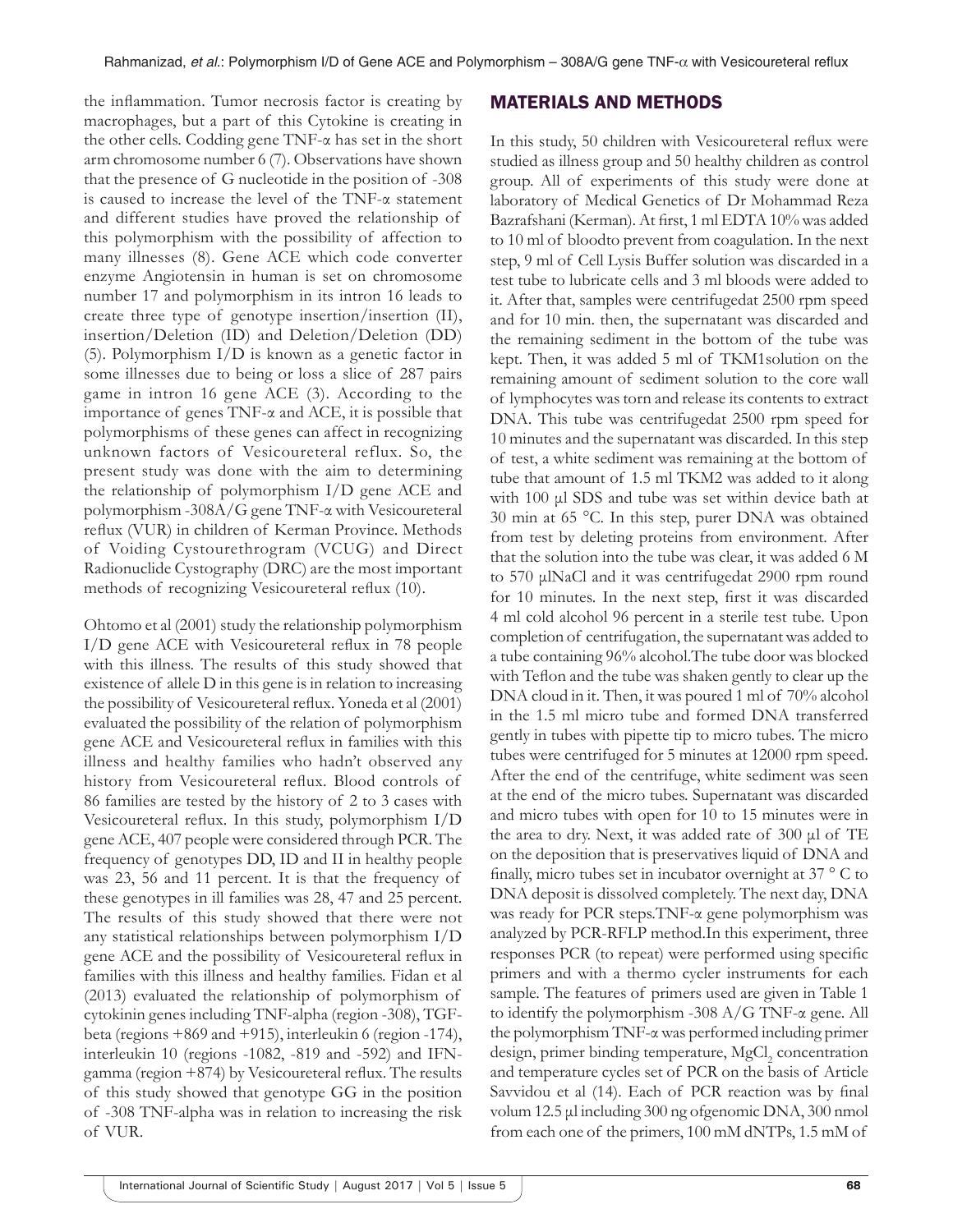| <b>ACE</b>           |                                            |                   |
|----------------------|--------------------------------------------|-------------------|
| Gene                 | <b>Primers sequence</b>                    | Joint temperature |
| TNF- $\alpha$ (-308) | Sense: 5'-AGGCAATAGGTTTTGAGGGCCAT-3'       | 57 ° C            |
| A/G                  | Antisense: 5'-TCCTCCCTGCTCCGATTCCG-3'      |                   |
| ACE I/D              | Sense: 5'-CTGGAGACCACTCCCATCCTTTCT-3'      | $58^{\circ}$ C    |
| (first step)         | Antisense: 5'-GATGTGGCCATCACATTCGTCAGAT-3' |                   |
| ACE I/D              | Sense: 5'-TGGGACCACAGCGCCCGCCACTAC-3'      | $67^{\circ}$ C    |
| (second step)        | Antisense: 5'-TCGCCAGCCCTCCCATGCCCATAA-3'  |                   |

|              | Table 1: Sequence and joint temperature of used primers to recognize polymorphism genes TNF- $\bm{a}$ and |  |  |
|--------------|-----------------------------------------------------------------------------------------------------------|--|--|
| $\mathbf{A}$ |                                                                                                           |  |  |

MgCl<sub>2</sub>, 0.5 unit DNA polymeraz, 1.25 μl buffer 10x PCR which was by distilled water reached to the final volume.

Program of PCR device for gene TNF-α was including denaturation for 3 minutes at 95 °C and then 33 cycles for 30 second at 94 °C, 45 seconds at 57 °C, 45 seconds at 72 °C and finally 72 ° C for 5 minutes. PCR productions digest by limited enzyme NcoI which their length was 108 pairs. Activity temperature of enzyme NcoI was 37 °C.

It was added 10 μl amount of PCR product to 3μl of buffer enzyme and 10 units of the enzyme (approximately 0.5μl) and 17.5μl of distilled water and was placed for one day in a water bath at 37 ° C. Then it was electrophoresis by disabling the enzyme at 60 ° C, digested products on 2% agarose gel. Edging parts of 108 pair game indicated the presence of the A allele. However, the two pieces 20 and 88 pair's game indicated the presence of G allele in the genome position. It was used from PCR method to identify the polymorphism I/D ACE gene. In this experiment, it was performed three responses PCR using specific primers for each sample (to repeat). The features of primers used are given in Table 1 to identify the polymorphism I/D ACE gene. Each PCR reaction with a final volume of 12.5μlcontains 300 ng of genomic DNA, 300 nmol of each primer, 100 mM mixed dNTPs, 1.5mMof  $MgCl<sub>2</sub>$ , 0.5 unit of DNA polymerase, 1.25μlbuffer 10x PCR which would be discussed with distilled water is reached to final volume. The program of PCR device for gene ACE was as denaturation for 10 min at 94 ° C and then 32 cycles of 30 seconds at 94 ° C, 50 seconds at 58 ° C, 60 seconds at 72 ° C and finally 72 ° C for 5 minutes. In the case of polymorphism ACE I/D should be noted that in the polymerase chain reaction when the allele Insertion will be behind Deletion allele, the amplification of Deletion allele is dominant (70). As a result, in order to ensure the amluracy of genotypes, DD should do the second PCR. For this purpose, in the ACE gene, some samples which had genotype DD, became PCR by primers which had brought in Table 1. In this step, the program of PCR was as denaturation for 10 minutes at 94 °C and then 30 cycles for 30 seconds at 94 °C, 30 seconds at 67 °C, and 30 seconds at 72 °C for 5 minutes. PCR production

of ACE gene was electrophoresis in 2 percent agarose gel. In the first stage PCR, the presence of 490 bp band is indicating I allele and the presence of 190 bp band is indicated D allele. However, the presence of open 335 bp band was indicated I allele in the second step. After the end of electrophoresis, the agarose gel was moved to the vessel containing 0.5µg/ml ethidium bromide and was remaining in it for 15 to 30 minutes. To view the banding patterns of DNA were done shooting by gel documenter gels. Then the photos transfer to a computer connected to the device and the results were evaluated.

After data collection, the analysis was performed using SPSS v.19 software.Genotypic and allelic frequencies distribution compared was performed using the chi-square test. In all tests, the possibility level of 5% was considered as significant level.

## RESULTS

Genotype children with VUR and control children assessed for TNF-α gene in District -308 is shown in Table 2. Some children with VUR and children's DNA pattern control for the genomic position are shown in Figures 1 and 2. In this study, in the presence of the A allele in a genomic region -308 TNF-α, restriction enzyme NcoI could not digest products of polymerase chain reaction and just was seen a piece of DNA, 108 bp from the electrophoretic pattern. It was while in the presence of allele G, restriction enzyme NcoI, and digested PCR DNA fragment derived from two pieces 88 and 20 bp, respectively. Based on these results in homozygous genotype GG, two bands of 88 and 20 bp was seen and a genotype homozygous AA, a band of 108 bp was seen respectively. Following in people with heterozygous AG genotype were to see three bands 20, 88 and 108 bp. Results showed that 42 (84%) healthy children had GG genotype, and only 16 percent of these children were carrying the AA genotype. However, the GG genotype patients were observed in the pediatric population in 22 patients (44%) and AA genotype in 28 patients (56 percent) of children in the population.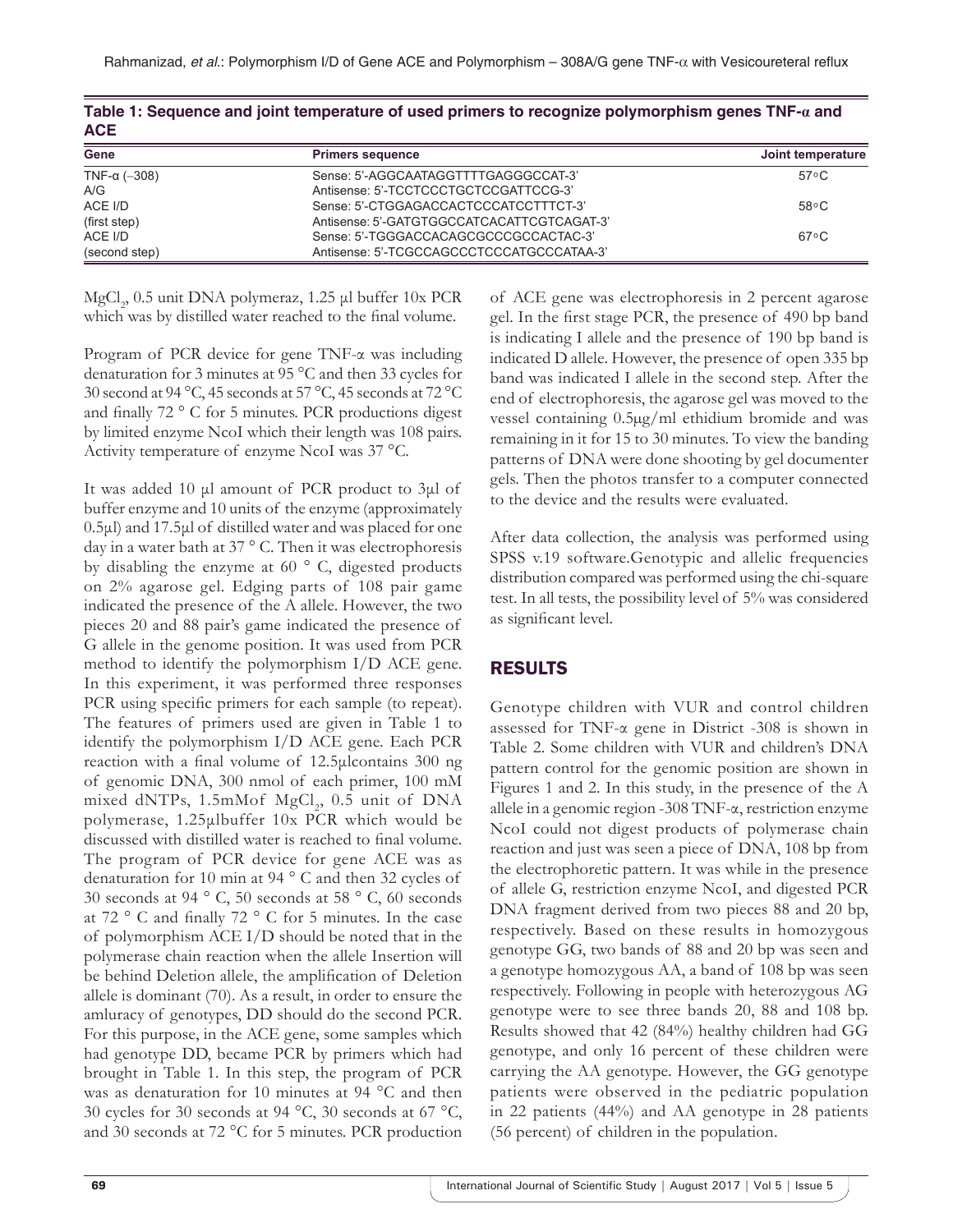

**Figure 1: DNA pattern of children with VUR for TNF-α gene in zone -308 A/G**



**Figure 2: DNA pattern of control children for TNF-α gene in zone -308 A/G**

#### **Table 2: Genotype children with VUR and control children assessed for TNF‑α gene position in zone ‑308 A/G**

|                | <b>Children with VUR</b> |    |    |    |    | <b>Control children</b> |    |
|----------------|--------------------------|----|----|----|----|-------------------------|----|
| $\overline{1}$ | AA                       | 26 | GG | 1  | AA | 26                      | GG |
| 2              | GG                       | 27 | AA | 2  | AA | 27                      | GG |
| 3              | GG                       | 28 | AA | 3  | AA | 28                      | GG |
| 4              | GG                       | 29 | AA | 4  | AA | 29                      | GG |
| 5              | GG                       | 30 | AA | 5  | AA | 30                      | GG |
| 6              | GG                       | 31 | AA | 6  | AA | 31                      | GG |
| 7              | GG                       | 32 | AA | 7  | AA | 32                      | GG |
| 8              | GG                       | 33 | AA | 8  | AA | 33                      | GG |
| 9              | GG                       | 34 | AA | 9  | GG | 34                      | GG |
| 10             | GG                       | 35 | AA | 10 | GG | 35                      | GG |
| 11             | AA                       | 36 | AA | 11 | GG | 36                      | GG |
| 12             | AA                       | 37 | AA | 12 | GG | 37                      | GG |
| 13             | GG                       | 38 | AA | 13 | GG | 38                      | GG |
| 14             | GG                       | 39 | AA | 14 | GG | 39                      | GG |
| 15             | GG                       | 40 | AA | 15 | GG | 40                      | GG |
| 16             | GG                       | 41 | AA | 16 | GG | 41                      | GG |
| 17             | AA                       | 42 | AA | 17 | GG | 42                      | GG |
| 18             | GG                       | 43 | AA | 18 | GG | 43                      | GG |
| 19             | GG                       | 44 | AA | 19 | GG | 44                      | GG |
| 20             | GG                       | 45 | AA | 20 | GG | 45                      | GG |
| 21             | GG                       | 46 | AA | 21 | GG | 46                      | GG |
| 22             | GG                       | 47 | AA | 22 | GG | 47                      | GG |
| 23             | GG                       | 48 | AA | 23 | GG | 48                      | GG |
| 24             | GG                       | 49 | AA | 24 | GG | 49                      | GG |
| 25             | GG                       | 50 | AA | 25 | GG | 50                      | GG |

TNF-α gene in DNA pattern in area -308 A/G GG genotype was characterized with two bands of 88 and 20 bp genotypes AA, with a band of 108 bp and AG genotypes with three bands 20, 88 and 108 bp the game.

On the other hand, 56 percent of children with VUR were in TNF-α gene allele A -308 genomic position that the allele in a population of healthy children were seen only in 16 percent of patients. The genotypes study showed that none of the sick and healthy children tested were not heterozygous (AG) for gene loci -308 TNF- $\alpha$ . Results showed that 42 (84%) healthy children were with genotype GG and only 16 percent of the children carrying the genotype AA and in the pediatric population of genotype GG was observed in 22 patients (44%) and genotype AA was observed in 28 patients (56%) of children in the population.

Statistical results showed that there was a significant difference for TNF-α gene loci -308 between A and G allele frequencies in the population of children with VUR and children witnessed the 1% level. The genotype of children with VUR and investigated control children is shown in Table 3 for polymorphism I/D ACE gene. DNA pattern of some children with VUR and control children is shown in Figures 3, 4, 5 and 6 for polymorphism I/D ACE gene.

In the DNA template for the position of I/D ACE gene in the first step of PCR, the presence of a band of 490 bp is indicated I allele and the presence of 190 bp band is indicated D allele.

In the DNA template for the position of I/D ACE gene in the second stage of PCR, the presence of a band of 335 bp was indicated I allele.

In the DNA template for the position of I/D ACE gene in the first stage of PCR, the presence of a band of 490 bp was indicated I allele and the presence of a band of 190 bp was indicated D allele.

In the DNA template for the position of I/D ACE gene in the second stage of PCR, the presence of a band of 335 bp was indicated I allele.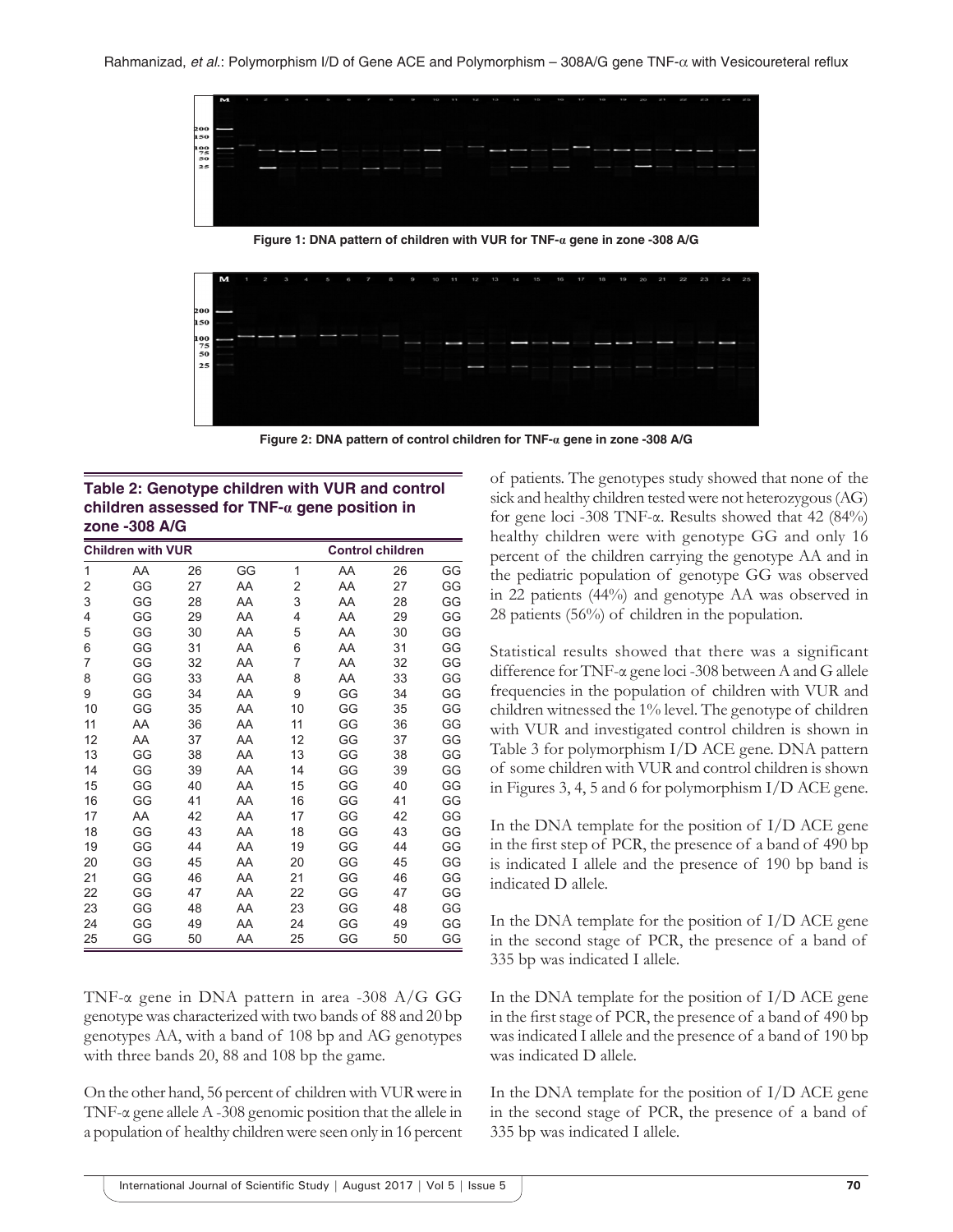The results showed that allele D respectively was observed in 60 and 77 percent of pediatric patients and control population. This is while 40 percent of patients and 23% of healthy children had I alleles. Statistical tests showed that there was no communication between patients and control population allele frequency in the population and risk of VUR at the 5% level of possibility. But calculated

| Table 3: Genotype of children with VUR and            |
|-------------------------------------------------------|
| investigated control children for the position of I/D |
| ACE gene                                              |

|    | <b>Children with VUR</b> |    |               |    |    | <b>Control children</b> |    |
|----|--------------------------|----|---------------|----|----|-------------------------|----|
| 1  | DD                       | 26 | DD            | 1  | DD | 26                      | DD |
| 2  | ID                       | 27 | DD            | 2  | DD | 27                      | DD |
| 3  | ID                       | 28 | ID            | 3  | DD | 28                      | DD |
| 4  | Ш                        | 29 | DD            | 4  | DD | 29                      | DD |
| 5  | ID                       | 30 | DD            | 5  | Ш  | 30                      | DD |
| 6  | Ш                        | 31 | ID            | 6  | Ш  | 31                      | DD |
| 7  | ID                       | 32 | $\mathsf{II}$ | 7  | Ш  | 32                      | Ш  |
| 8  | ID                       | 33 | ID            | 8  | ID | 33                      | DD |
| 9  | DD                       | 34 | ID            | 9  | Ш  | 34                      | DD |
| 10 | ID                       | 35 | DD            | 10 | DD | 35                      | DD |
| 11 | ID                       | 36 | ID            | 11 | DD | 36                      | DD |
| 12 | ID                       | 37 | ID            | 12 | DD | 37                      | DD |
| 13 | DD                       | 38 | ID            | 13 | DD | 38                      | DD |
| 14 | DD                       | 39 | ID            | 14 | DD | 39                      | DD |
| 15 | ID                       | 40 | Ш             | 15 | DD | 40                      | DD |
| 16 | DD                       | 41 | $\mathsf{II}$ | 16 | Ш  | 41                      | DD |
| 17 | ID                       | 42 | DD            | 17 | Ш  | 42                      | Ш  |
| 18 | ID                       | 43 | ID            | 18 | DD | 43                      | DD |
| 19 | Ш                        | 44 | DD            | 19 | Ш  | 44                      | DD |
| 20 | ID                       | 45 | DD            | 20 | DD | 45                      | DD |
| 21 | ID                       | 46 | DD            | 21 | DD | 46                      | DD |
| 22 | DD                       | 47 | $\mathsf{II}$ | 22 | DD | 47                      | Ш  |
| 23 | Ш                        | 48 | $\mathsf{II}$ | 23 | DD | 48                      | Ш  |
| 24 | DD                       | 49 | DD            | 24 | DD | 49                      | DD |
| 25 | DD                       | 50 | DD            | 25 | DD | 50                      | DD |

number was 16/3 in chi-square that the result of this test showed that the amount was significant at the level of 7%. In other words, in the probability of 93%, there is a significant relationship between the frequencies of alleles of polymorphism (I/D) ACE gene and risk of VUR. The frequency of genotypes showed that 19 patients (38%) of pediatric patients tested, 38 patients (76%) of the control population was carrying the DD genotype and genotype II was seen in polymorphism I/D gene ACE and 18 percent of children the patient in 22 percent of healthy children. But it was important to note that 44 percent (22 people) of the population of children with VUR have had ID genotype and Genotype frequency of heterozygotes was only 2% in the pediatric population control children and just one healthy child had this genotype.

The results of different combinations showed that there was a difference between the combination of DD, ID, II and combination of DD,  $II + ID$  at the 1% level. However, in the compounds II, DD and II, DD + ID genotype frequencies there were no statistical difference between the two populations. In general, it can be said the statistical evaluation showed that there was a correlation in the population studied between genotype frequencies and the possibility of VUR, but this difference was not between homozygous genotype (II, DD) and the factor of genotype differences were being heterozygotes (ID).

## **DISCUSSION**

It was cleared by studying on genotype frequencies that there weren't a heterozygote person (AG) for genomic



Figure 3: DNA pattern of children with VUR for the position of I/D ACE gene in the first stage of PCR

| 700<br>l<br>$500$ $\blacksquare$<br>400<br>300<br>$\frac{1}{2} \left( \frac{1}{2} \right) \left( \frac{1}{2} \right) \left( \frac{1}{2} \right) \left( \frac{1}{2} \right) \left( \frac{1}{2} \right) \left( \frac{1}{2} \right) \left( \frac{1}{2} \right) \left( \frac{1}{2} \right) \left( \frac{1}{2} \right) \left( \frac{1}{2} \right) \left( \frac{1}{2} \right) \left( \frac{1}{2} \right) \left( \frac{1}{2} \right) \left( \frac{1}{2} \right) \left( \frac{1}{2} \right) \left( \frac{1}{2} \right) \left( \frac$<br>--<br>$\overline{\phantom{a}}$<br>$\overline{\phantom{a}}$<br>-<br>200<br>_<br>150<br>i.<br>$\frac{100}{75}$ |  | M | P. | $\overline{\mathbf{z}}$ | $\overline{\mathbf{3}}$ | $\mathbf{H}$ | 6 | $\sigma$ | $\overline{z}$ | $\mathbf{a}$ | $\circ$ | 10 | 11 | 12 | 13 | 14 | 15 | 16 | 17 | 18 | 19 | 20 <sub>o</sub> | 21 | 22 | 23 | 2.4 | 25 |
|----------------------------------------------------------------------------------------------------------------------------------------------------------------------------------------------------------------------------------------------------------------------------------------------------------------------------------------------------------------------------------------------------------------------------------------------------------------------------------------------------------------------------------------------------------------------------------------------------------------------------------------------|--|---|----|-------------------------|-------------------------|--------------|---|----------|----------------|--------------|---------|----|----|----|----|----|----|----|----|----|----|-----------------|----|----|----|-----|----|
|                                                                                                                                                                                                                                                                                                                                                                                                                                                                                                                                                                                                                                              |  |   |    |                         |                         |              |   |          |                |              |         |    |    |    |    |    |    |    |    |    |    |                 |    |    |    |     |    |

Figure 4: DNA pattern of children with VUR for the position of I/D ACE gene in the second stage of PCR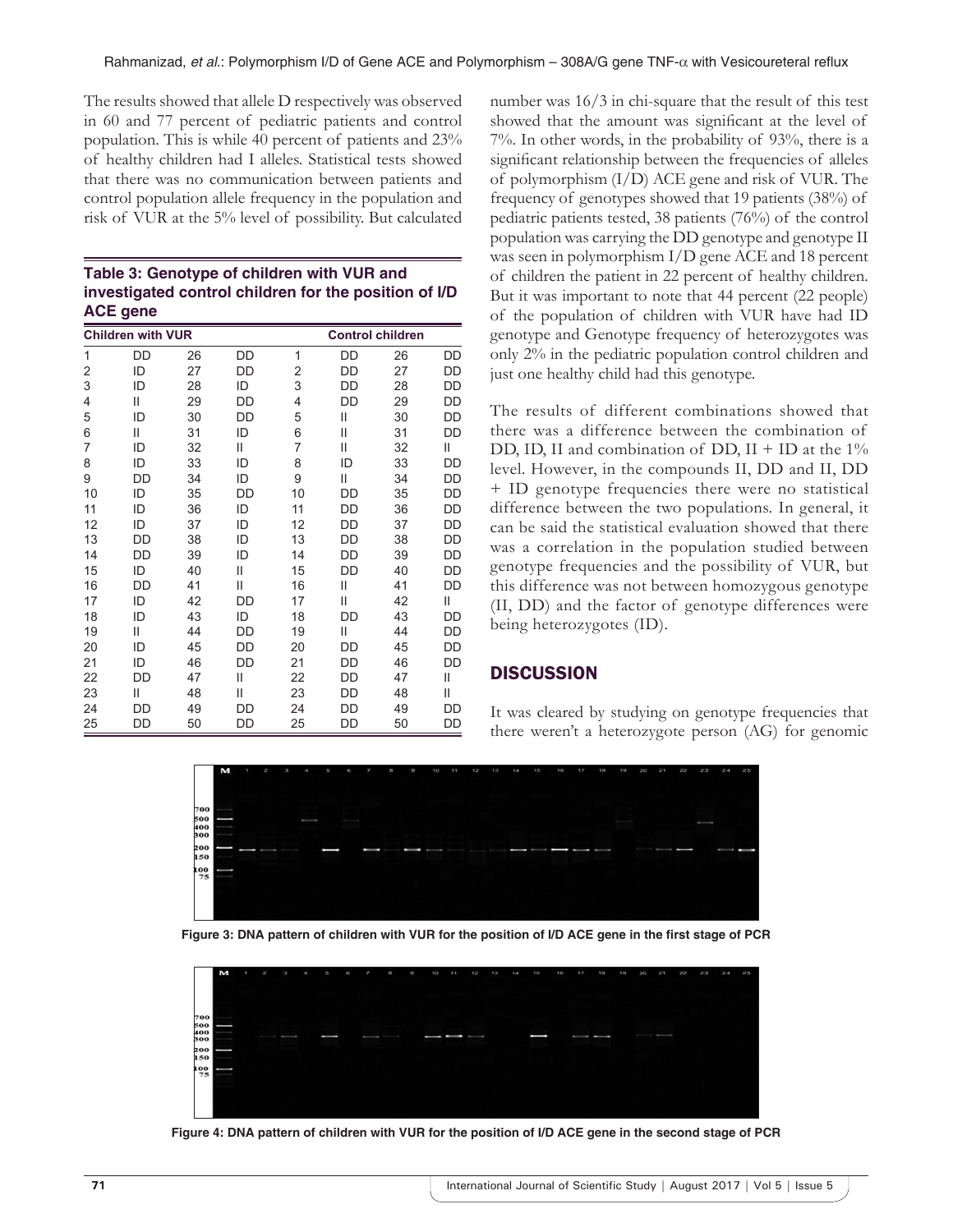

Figure 5: DNA pattern of some of the control children to the position of I/D ACE gene in the first stage of PCR



Figure 6: DNA pattern of some of the control children to the position of I/D ACE gene in the second stage of PCR

position -308  $A/G$  gene TNF- $\alpha$  in the studied population of the patient and healthy children. The results showed that the frequency of allele A and G are not the same in place of genomic -308 A/G TNF-α gene, so that most of the patients were carrying allele A and allele G were seen less among patients population. The survey also showed that in a population of children with VUR were 28 patients with genotype AA. However, this genotype was observed only in 8 out of control children. In contrast, 42 of the 50 people were control population having GG genotype that this genotype was seen at 22 patients' children. Statistical tests showed that there was a significant difference between genotype frequencies for these loci in the population of children with VUR and control children. These results showed that children in the population of the province is a strong correlation between gene polymorphisms of TNF-α in zone -308 A/G with VUR disease. As a result, this region of the genome can be used as a marker (marker) suitable for identifying children who have more talent to the disease VUR. To explain the physiological role of polymorphisms Area -308 A/G in TNF-α gene can be argued that the polymorphism by the impact on the expression of this gene induces different immune responses in different people and this susceptibility has effects on vesicoureteral reflux disease. But studies on the role of TNF-α gene polymorphism in zone -308 A/G with vesicoureteral reflux and other diseases susceptibility to reflect the results have been inconsistent.Fidan and colleagues in 2013, was evaluated the relationship between polymorphism of cytokine including TNF-α (Area -308 A/G), TGF-beta1 (869+ and 915+ areas), interleukin-6 (District 174), interleukin-10 (in 1082 -, 819- and 592-) and IFN -gamma (District +874) and the incidence of VUR.

They also reported similar results about the association between TNF-α gene in zone -308 A/G the risk of VUR. Liu et al. have provided conflicting results (2003) in gene polymorphism of TNF-α (areas of T/C 1031-, C/A 863-,  $C/T$  857-, -308 A/G and G/A 238) with disease VUR in children Taiwan. Their findings showed that the frequencies of alleles were different in the areas of T/C 1031- and C/A 863- among the population of children with VUR and control children and as a result, polymorphism of stated genomic regions is in relation with VUR. The results of the present study showed that it see no difference of gene ACE of D and I allele in two populations of children with VUR and control children at the 5% level, there was relationship between the frequencies of allele D and I of this gene in the level possibility of 7 percent and the possibility of VUR. But, the study involves genotypic frequencies had more facts. The test results of genotypic frequencies showed that if we consider only homozygous individuals (DD and II) to determine the relationship between polymorphism I/D polymorphism and ACE at risk of VUR, this test shows that there is no relationship between both of them. However, the relationship is statistically significant at the 1% level, if we insert both homozygous (DD and II) and heterozygote information (ID) into our test. According to the results of these tests indicate that heterozygous are the causative agent population difference between sick and healthy children. As mentioned earlier, 44% of the population of pediatric patients was genotype ID,however, the genotype frequency of heterozygotes was only 2 percent in the pediatric population control. In other words, children homozygous (DD and II) for ACE gene are less prone to VUR and in turn risk children heterozygous (ID) of the disease is very high. Liu et al. 2003 ACE gene